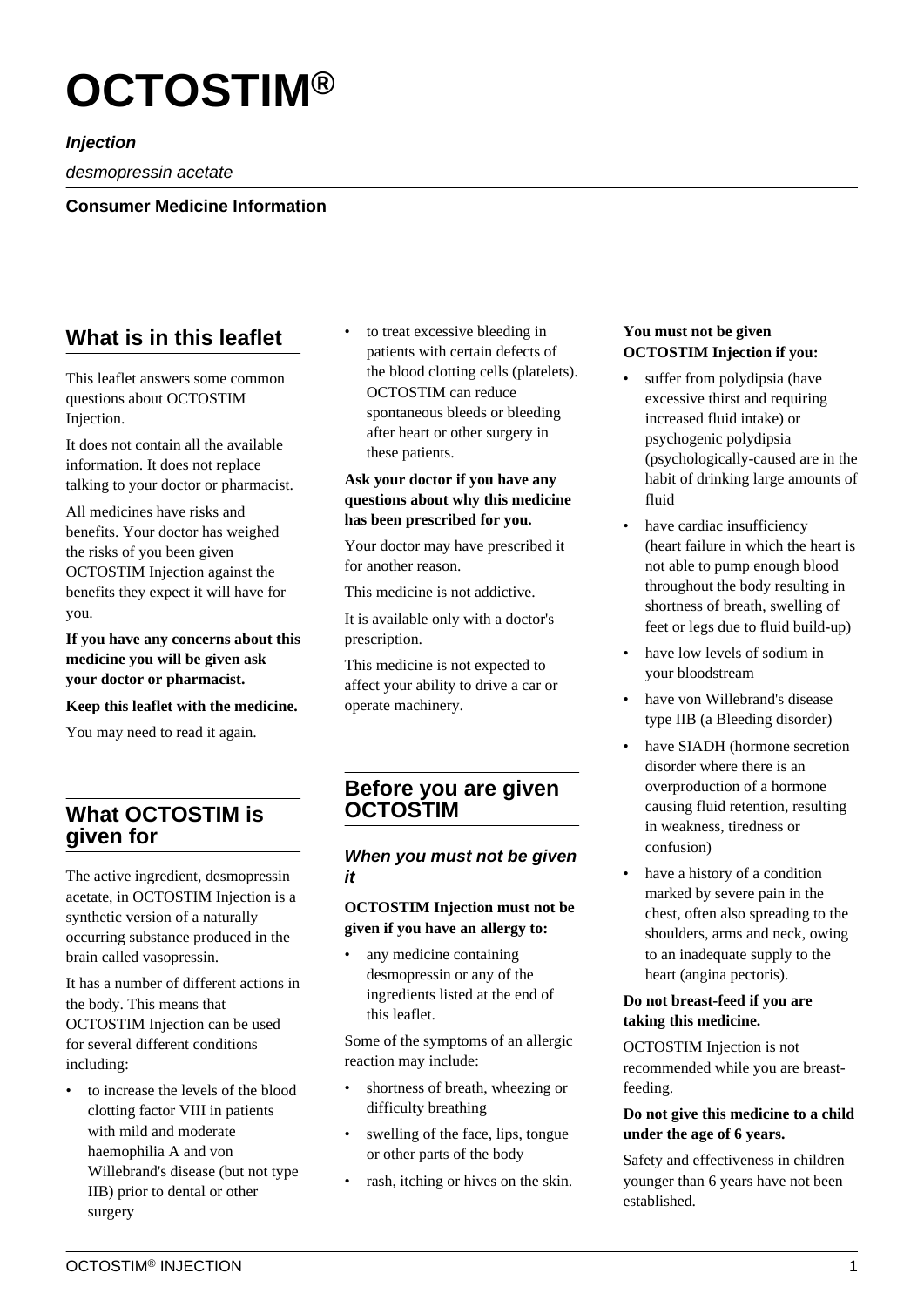#### **Do not take this medicine after the expiry date printed on the pack or if the packaging is torn or shows signs of tampering.**

If it has expired or is damaged, return it to your pharmacist for disposal.

**If you are not sure whether you should start taking this medicine, talk to your doctor.**

## **Before it is given to you**

**Tell your doctor if you have allergies to any other medicines, foods, preservatives or dyes.**

## **Tell your doctor if you have or have had any of the following medical conditions:**

- a known allergy to anti-diuretic hormone (ADH)
- heart or blood vessel disease or any other disease for which you take diuretics (fluid tablets)
- low blood pressure
- cystic fibrosis or any other disease which causes fluid or salt imbalance
- any disease of the blood clotting cells (platelets)
- serious problems with bladder function or with passing urine
- moderate to severe renal insufficiency.

## **Tell your doctor if you are pregnant or plan to become pregnant or are breast-feeding.**

OCTOSTIM Injection should only be given to a pregnant woman if it is needed. Your doctor can discuss with you the risks and benefits involved.

It is recommended that you do not breastfeed while given OCTOSTIM Injection.

**If you have not told your doctor about any of the above, tell him/ her before you will be given OCTOSTIM Injection.**

## **Taking other medicines**

**Tell your doctor or pharmacist if you are taking any other medicines, including any that you get without a prescription from**

## **your pharmacy, supermarket or health food shop.**

Some medicines and OCTOSTIM Injection may interfere with each other. These include:

- tricyclic antidepressants, which are medicines used to treat e.g. depression (such as clomipramine, imipramine, desipramine)
- selective serotonin reuptake inhibitors (SSRIs), which are medicines used to treat e.g. depression or anxiety (such as citalopram, paroxetine, sertraline)
- chlorpromazine, which is an antipsychotic medicinal product used to treat e.g. schizophrenia
- carbamazepine, which is used to treat e.g. bipolar disorder and epilepsy
- antidiabetic medicinal products used for type II diabetes (medicines in the sulfonylurea group), particularly chlorpropamide
- medicines used to treat high blood pressure and some other conditions (ACE inhibitors or angiotensin receptor blockers e.g. enalapril, perindopril, irbesartan etc.)
- non-steroidal anti-inflammatory drugs (NSAIDs), which are medicinal products used for the treatment of pain and inflammation (e.g. aspirin and ibuprofen).

These medicines may be affected by OCTOSTIM Injection or may affect how well it works. You may need different amounts of your medicines, or you may need to take different medicines.

Your doctor and pharmacist have more information on medicines to be careful with or avoid while you have been given this medicine.

## **How OCTOSTIM is given**

OCTOSTIM Injection will be given by injection into a vein (intravenously). It is usually diluted in an injection fluid before it is administered by a doctor or nurse.

OCTOSTIM Injection is never given by injection into your muscle.

OCTOSTIM Injection is not intended for self-administration.

## **How much OCTOSTIM you will be given**

The dose of OCTOSTIM Injection prescribed by your doctor will vary depending on the condition being treated and your response to the treatment.

The dose of OCTOSTIM Injection you will be given will be calculated on your body weight.

## **When OCTOSTIM is given**

If it is used for dental or minor surgery, OCTOSTIM Injection is usually given 30 minutes before the procedure or surgery.

If you are undergoing cardiac (heart) surgery, OCTOSTIM Injection will be given towards the end of the operation.

If you have responded to treatment with OCTOSTIM Injection and require more doses, further doses may be given every 12 hours for as long as it is needed.

## **How long OCTOSTIM is given**

This will depend on your condition and on your response to treatment with OCTOSTIM Injection.

If you are being treated with OCTOSTIM Injection to prevent or control bleeding, it will be given for as long as necessary to stop excessive bleeding. This could range from several hours to a number of days.

You doctor will decide when treatment with OCTOSTIM Injection should be stopped.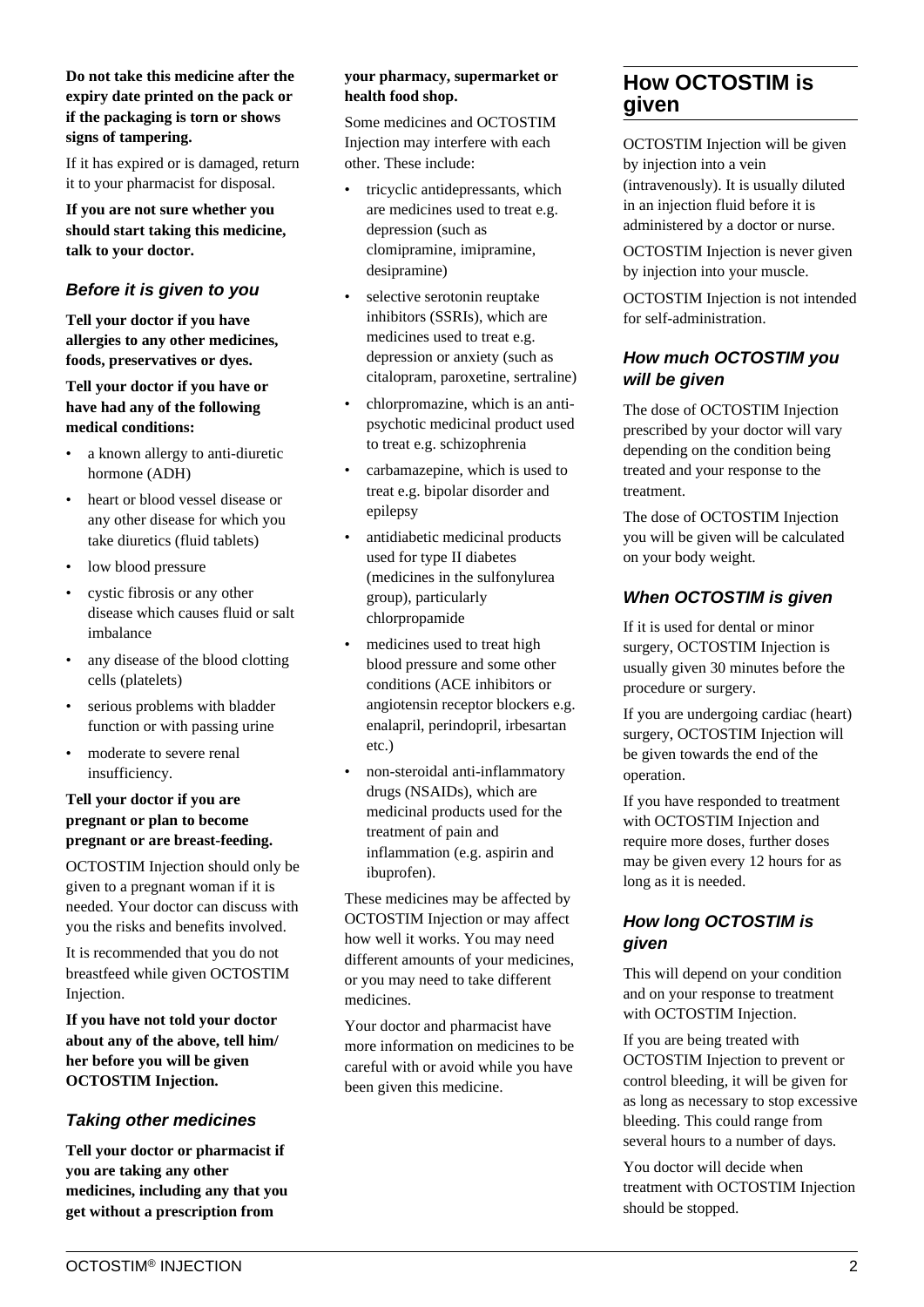## **What to expect**

Individuals will vary greatly in their response to OCTOSTIM Injection and you may not feel any effect. You will receive regular monitoring to check on your body's response to OCTOSTIM.

If you have a defect in your blood clotting cells, your skin bleeding time will be monitored before surgery to determine whether you are at high risk of blood loss.

## **If you receive too much (Overdose)**

It is unlikely that you will be given too much OCTOSTIM Injection.

**Immediately telephone your doctor or the Poisons Information Centre (telephone 13 11 26) for advice, or go to Accident and Emergency at the nearest hospital, if you think that you or anyone else may have taken too much OCTOSTIM Injection. Do this even if there are no signs of discomfort or poisoning.**

You may need urgent medical attention.

Symptoms of an overdose may include confusion, drowsiness, continuing headache, nausea or vomiting, rapid weight gain due to a build-up of water in the body, or, in severe cases, convulsions.

The signs of overdosage can be treated by restoring your body's fluid balance, lowering the dose or giving OCTOSTIM Injection less often or it may be stopped completely.

# **While you are being given OCTOSTIM**

## **Things you must do**

**If you are about to be started on any new medicine, remind your doctor and pharmacist that you are being given OCTOSTIM Injection.**

**Tell all doctors, dentists and pharmacists who are treating you that you are being given OCTOSTIM Injection, especially if you are being started on any new medicines.**

#### **Tell your doctor immediately if you become pregnant while being given OCTOSTIM Injection.**

Your doctor can discuss with you the risks of using it while you are pregnant.

#### **If you are going to have surgery, tell the surgeon or anaesthetist that you are being given this medicine.**

It may affect other medicines used during surgery.

**If you are about to have any blood tests, tell your doctor that you are being given this medicine.**

It may interfere with the results of some tests.

#### **Keep all of your doctor's appointments so that your progress can be checked.**

Your doctor may do some tests from time to time to make sure the medicine is working and to prevent unwanted side effects.

## **Things you must not do**

**OCTOSTIM Injection should not be given to you to treat any other complaints unless your doctor tells you to do so.**

**Do not give your medicine to anyone else, even if they have the same condition as you.**

**Do not stop taking your medicine or change the dosage without checking with your doctor.**

If you stop taking it suddenly, your condition may worsen.

## **Side Effects**

**Tell your doctor or pharmacist or nurse as soon as possible if you do not feel well while you are being given OCTOSTIM Injection.**

This medicine helps most people who are given it, but it may have unwanted side effects in a few people. All medicines have side effects. Sometimes they are serious, most of the time they are not. You may need medical treatment if you get some of the side effects.

If you are over 60 years of age you may have an increased chance of getting side effects.

#### **Do not be alarmed by the following lists of side effects. You may not experience any of them.**

**Ask your doctor or pharmacist to answer any questions you may have.**

## **Tell your doctor or pharmacist if you notice any of the following and they worry you:**

- facial pressure or pain
- increased body temperature (fever)
- inflammation of the stomach and intestines
- stomach pain or nausea
- fatigue or tiredness.

The above list includes the more common side effects of your medicine. They are usually mild and short-lived.

## **Tell your doctor as soon as possible if you notice any of the following:**

- emotional, behavioural or visual disturbances
- fast heart rate
- low blood pressure, feeling dizziness or lightheaded
- allergic reactions including skin rash or more general reactions.

The above list includes serious side effects which may require medical attention. Serious side effects are rare.

**If you notice any of the following, tell your doctor immediately or go to Accident and Emergency at your nearest hospital:**

- confusion or drowsiness
- continuing headache
- nausea or vomiting